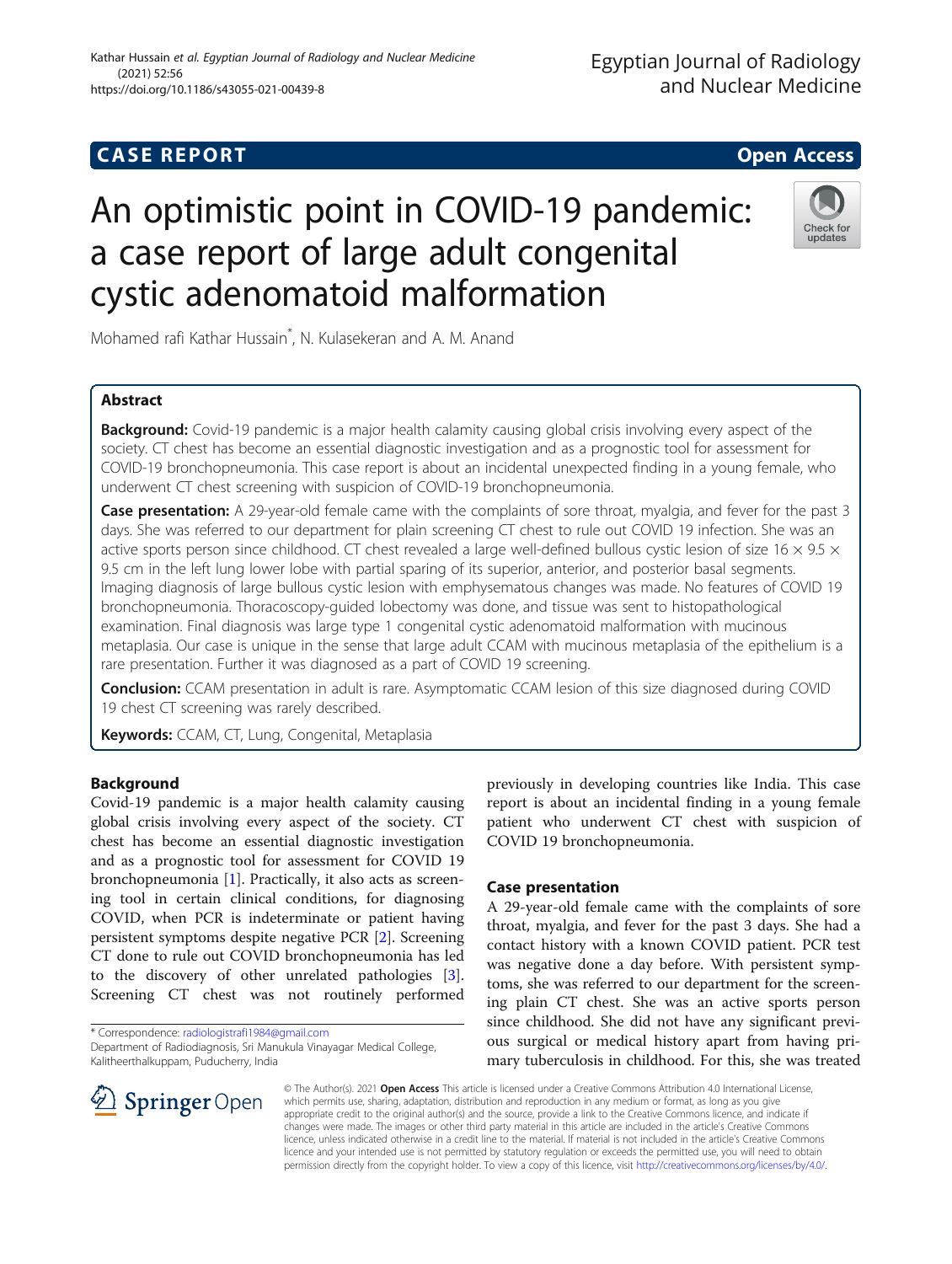CT scout showed increased area of radiolucency involving mid and lower zones of the left lung which is causing peripheral displacement of broncho-vascular markings. Mild mediastinal shift to the right side was seen. There is no evidence of consolidation or pneumothorax (Fig. 1).

CT chest revealed a well-defined, large bullous cystic lesion of size  $16 \times 9.5 \times 9.5$  cm in the left lung lower lobe with partial sparing of superior, anterior, and posterior basal segments. It also shows few tiny internal septations within. Anterior and medial aspect of lesion is surrounded by the normal lung parenchyma without any demarcation. Inferiorly a thin wall (of thickness ~3mm) is noted between the lesion and lung parenchyma. Laterally, the lesion is extending up to sub-pleural surface. There is no evidence of fluid level or collection within the lesion. There are associated subtle emphysematous changes seen in the postero-basal segment of left lung lower lobe. No CT features of COVID 19 bronchopneumonia. Mediastinal shift was seen in the form of displacement of trachea, mediastinum, and anterior junctional line towards right. There is no other significant abnormalities noted in the remaining part of the left lung. Right lung is normal. There is no evidence of bronchiectasis, cystic lesion, or mass in the right lung  $(Fig. 2 a-c).$  $(Fig. 2 a-c).$  $(Fig. 2 a-c).$ 

Provisional imaging diagnosis of large bullous cystic lesion with emphysematous changes was made, since she



Fig. 1 CT scout radiograph showed increased radiolucency involving mid and lower zones of the left lung with displacement of bronchovascular markings with mild mediastinal to right side

did not have any previous respiratory complaints other than recent mild discomfort during exercise. She was advised surgical management by respiratory physician. Thoracoscopy-guided lobectomy was done outside the institute and tissue specimen was sent to histopathological examination. Macroscopic description of the specimen was resected left lung lower lobe which shows collapsed cystic space with multiple internal septation. Microscopic image shows large irregular cystic space lined by ciliated columnar epithelium with foci of mucinous metaplasia of the epithelium, and it is extending into the adjacent alveolar space in the lipidic fashion. Associated fibrous tissue was noted along the wall of the lesion. Adjacent surrounding lung parenchyma and bronchial line are normal. Final diagnosis was large type 1 congenital cystic adenomatoid malformation (CCAM) with small foci of bronchioalveolar carcinoma—mucinous type. Postoperative period was uneventful. Patient is symptom free for the past 3 months.

Our case is unique in the sense that CCAM presenting in adults is rare. And size of this CCAM is the largest, and it also shows features of malignancy. Further, it was diagnosed incidentally as a part of COVID screening. Although benefits of screening were widely known and practiced among the European countries, still screening CT chest is not routinely practiced in developing countries.

## **Discussion**

Congenital cystic adenomatoid malformations (CCAM) are a hamartomatous lesion of the lung due to the developmental abnormality. Etiology is unknown. It is non-hereditary disorder [[4\]](#page-3-0). The estimated incidence is 1 in 25,000 to 35,000 pregnancies [\[4](#page-3-0), [5\]](#page-3-0). It represents 95% of the congenital lung lesions and 25% of the congenital lung malformations [\[5](#page-3-0)]. It is also called as congenital pulmonary airway malformation [[5,](#page-3-0) [6](#page-3-0)]. It was first identified by Stoerk et al. in 1897 and described as a congenital lung disease in 1949 by Chi'n Tang [[5,](#page-3-0) [7\]](#page-3-0). It is due to arrested development of the lung during pseudoglandular and saccular period in 7 to 35 weeks of intrauterine life [\[4](#page-3-0), [5](#page-3-0)]. No sex or side predilection was seen [[4,](#page-3-0) [5](#page-3-0)]. Single lobar involvement is more common than multi-lobar involvement. Lower lobe involvement is more common than the rest of the lobes [[4](#page-3-0)]. Bilateral or larger lesion involvement can lead to cardiovascular compromise in fetus [[5\]](#page-3-0). Most of the cases are detected by antenatal USG. At least 90% of the cases are diagnosed within 2 years  $[4]$ . Presentation in the adults is rare.

They are classified into 3 types based upon the Stocker et al. in 1977 and this was further expanded into 5 types in 2002 [[5,](#page-3-0) [6,](#page-3-0) [8](#page-3-0)], which is mentioned in Table [1](#page-2-0). Clinical presentation in case of neonates is respiratory distress.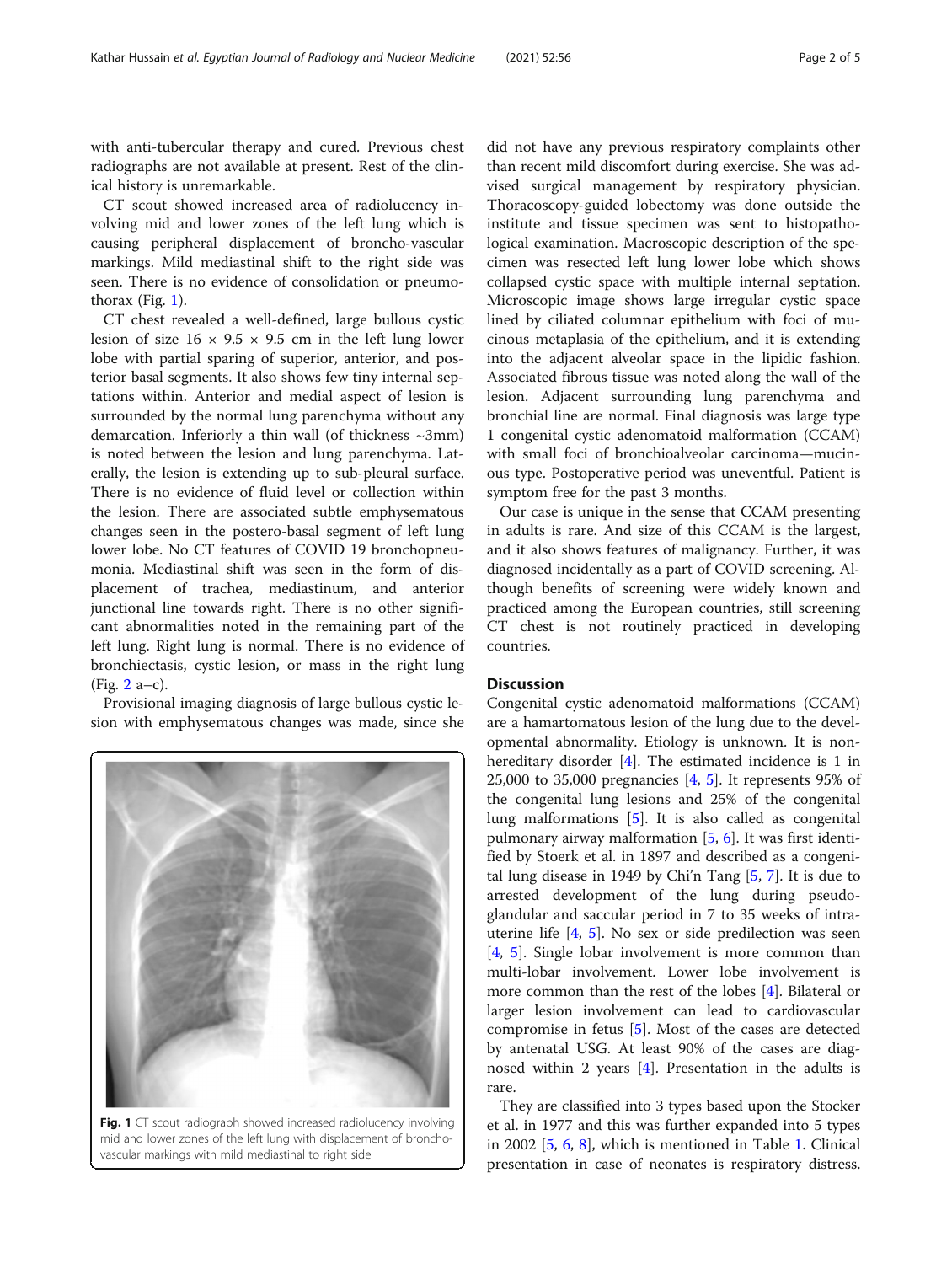<span id="page-2-0"></span>

In adults, it will usually present as recurrent nonre-sponding chest infection [\[5](#page-3-0)]. Rarely as recurrent pneumothorax [[7\]](#page-3-0).

USG features are multiple varying cystic lesions in the lung with or without mediastinal shift [\[5](#page-3-0)]. Two measurements are taken in the antenatal USG in case of CCAM. First one is fetal lung mass size which is calculated by taking a single largest measurement of lung mass at the maximum diameter [\[5](#page-3-0)]. Any fetal lung mass size which is less than 5.2cm will have a good prognosis compared to those above 5.2cm. Next one is CCAM volume ratio (CVR) which is calculated by measuring the lesion in three perpendicular planes and calculating the volume and dividing by head circumference in centimeter [ CVR  $= (L \times B \times W \times 0.52/H)$ . CVR more than 2 will have worst prognosis [[5\]](#page-3-0). If the volume of the CCAM is more,

it will lead to cardiovascular compromise and fetal heart failure.

Chest radiograph shows multiple varying size thin walled cystic spaces which are filled with air or secretions [[8\]](#page-3-0). CT will provide better details when compared to chest radiograph. There are multiple well-defined varying size cystic lesions involving the whole or part of the lobe with or without associated trans-mediastinal herniation. Presence of fungal ball with associated crescent of air was also seen in few cases of superadded fungal infection [\[9](#page-4-0)].

The usual differential diagnosis includes intralobar sequestration, lung cyst, lung abscess, CDH, and CLE [[4](#page-3-0), [5](#page-3-0)].When compared to sequestration which derives the blood supply from the aberrant systemic circulation, CCAM has normal blood supply from

|          | <b>Types Percentage</b><br>οf<br>occurrence | Morphology                                          | Histopathology                                                                                                                                                                                                        | <b>Association</b>                                                                                                                                                                                                                                                                                 |
|----------|---------------------------------------------|-----------------------------------------------------|-----------------------------------------------------------------------------------------------------------------------------------------------------------------------------------------------------------------------|----------------------------------------------------------------------------------------------------------------------------------------------------------------------------------------------------------------------------------------------------------------------------------------------------|
| $\Omega$ | $1 - 3%$                                    | Solid<br>appearance<br>with small and<br>firm lungs | Tracheobronchial origin. Microscopically shows<br>bronchiolar type airway with cartilage, smooth muscle,<br>and glands separated by abundant mesenchymal<br>tissue.                                                   | Differential diagnosis: bronchogenic cyst                                                                                                                                                                                                                                                          |
|          | 50-70%                                      | Single or<br>multiple large<br>cysts (> 2 cm)       | Wall contains flattened, cuboidal cells. It also contains<br>prominent smooth muscle and elastic tissue.<br>Sometime mucus producing cells are seen and<br>presence of cartilage is very rare                         | Contralateral mediastinal shift                                                                                                                                                                                                                                                                    |
| 2        | 15-30%                                      | Multiple small<br>cysts $(< 2 cm)$                  | Cyst wall lined by ciliated cuboidal to columnar<br>epithelium that resembles respiratory bronchioles.<br>Distended alveoli are present between the epithelium<br>lined cyst. Mucus cells and cartilage are not seen. | Systemic anomalies like Bilateral renal agenesis,<br>abdominal wall defects, hydrocephalus, spinal<br>deformities, diaphragmatic hernia, jejunal atersia,<br>tracheoesophageal fistula, imperforate anus,<br>ventriculoseptal defects, tetralogy of Fallot, truncus<br>arteriosis, and sirenomelia |
| 3        | $5 - 10%$                                   | Bulky non-cystic<br>lesions                         | Bronchial-like structures are lined by ciliated cuboidal<br>epithelium and separated by masses of alveolus-sized<br>structures by non-ciliated cuboidal epithelium.                                                   | Contralateral mediastinal shift.<br>Rarely associated with esophageal cyst.                                                                                                                                                                                                                        |
| 4        | $10 - 15%$                                  |                                                     | Distal acinar origin. Large cysts $(> 10 \text{ cm})$ lined by<br>flattened epithelium and resting on loose<br>mesenchymal tissue                                                                                     | Differential diagnosis: pulmonary blastoma                                                                                                                                                                                                                                                         |

Table 1 Stocker classification of congenital cystic adenomatoid malformation [[4,](#page-3-0) [5](#page-3-0), [8\]](#page-3-0)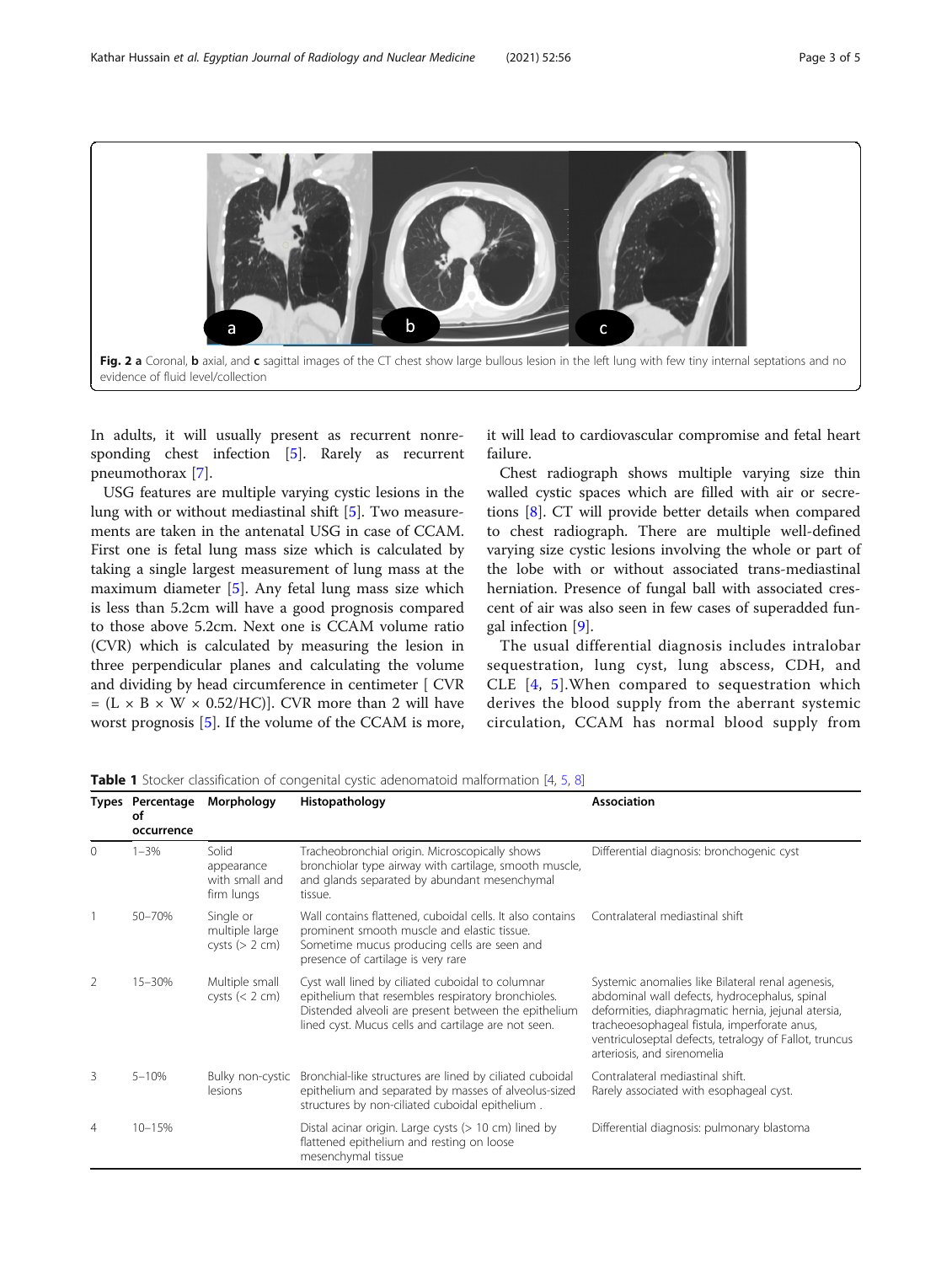<span id="page-3-0"></span>the pulmonary circulation and will have patent tracheobronchial connection. Pulmonary inflammatory pseudotumor is also one of the rare differentials [6]. Co-existence of CCAM with sequestration, bronchial atresia has also been reported in the literature [7]. The common differential diagnosis in case of adult patients, when the cyst is unilocular, is intrapulmonary cyst, intralobar sequestration, and lung abscess [4].

The treatment of choice for the adult CCAM is surgical excision  $[4, 6]$ . In case of CCAM diagnosed in antenatal USG, there are different types of management based upon the case to case basis. Few cases have also been reported in the literature in which lesions disappear spontaneously on its own [5]. Early surgical management of the asymptomatic patient will have better prognosis compared to surgical management of symptomatic patient in later stage  $[6]$ .

The non-neoplastic complications include recurrent pneumonia, abscess, pneumothorax, fungal colonization, and hemoptysis  $[4, 5, 9]$  $[4, 5, 9]$ . Neoplasms that can arise from the CCAM are bronchioloalveolar carcinoma, pulmonary blastoma, squamous cell carcinoma, and rhabdomyosarcoma [4]. The incidence of malignant transformation in CCAM is 1 to 3%  $[6]$ . They usually have worst prognosis [5], especially when it occurs in young adults [4]. Adult patients show frequent malignant complications like alveolar carcinoma and adenocarcinoma than pediatric patients [7].

In addition to the histopathological features mentioned in Table [1](#page-2-0), previous literature mentions that absence of inflammatory changes in CCAM is characteristic, but recent research states that surgery done in CCAM after puberty may show signs of inflammation. Our case does not show any features of inflammation surrounding the lesion on histopathology. Thyroid transcription factor 1 (TTF1) positivity will be seen in case of lung adenocarcinoma developing from the CCAM [4]. Further it has been postulated that abnormalities in the expression of TTF-1 may lead to the development of CCAM.

On imaging, developmental anomaly of lung can be mistaken for neoplasm in an adult. Incidental detection of CCAM in asymptomatic adult patients has increased due to advent of wide availability and usage of CT. Management of adult CCAM differs when compared to that of pediatric patients [\[10](#page-4-0)].

## Conclusion

To conclude, the adult CCAM is rare. Larger asymptomatic lesion of this size was rarely described in literature. And this was incidentally detected in CT, which was done with suspicion of COVID bronchopneumonia in this adverse time of COVID 19 pandemic. This developmental anomaly should not be mistaken for neoplasm in adults. Further propensity of CCAM to develop in situ neoplastic lesion should also be kept in mind. Although COVID 19 is causing devastating effect all around the world, but for this young female patient, it is an optimistic event in her life.

## Abbreviations

COVID-19: 2019 novel coronavirus; CT: Computed tomography; CCAM: Congenital cystic adenomatoid malformations; PCR: Polymerase chain reaction; USG: Ultrasonography; CVR: CCAM volume ratio; CDH: Congenital diaphragmatic hernia; CLE: Congenital lobar emphysema; TTF: Thyroid transcription factor

#### Acknowledgements Nil

#### Authors' contributions

Dr MR KH (1st Author) collected the data, wrote the complete manuscript, and provided the image; Dr KN (2nd Author) helped in supervising the paper; and Dr AM (3rd Author) had provided the grammatical support in writing the paper. All authors have read and approved the manuscript.

#### Funding

#### Nil

#### Availability of data and materials

Available

## Ethics approval and consent to participate

Ethical approval is not obtained, since it is a retrospective case report study. Written consent had been obtained from the participant for participation.

#### Consent for publication

Written consent had been obtained from the patient for the publication.

# Competing interests

The authors declare no competing interests.

## Received: 13 November 2020 Accepted: 7 February 2021 Published online: 17 February 2021

#### References

- 1. Li Y, Xia L (2020) Coronavirus disease 2019 (COVID-19): role of chest CT in diagnosis and management. Am J Roentgenol 214(6):1280–1286
- 2. Jain R, Kohli A, Joshi A, Shah A, Gorlawar A, Dhapare A, Desai J, Shetty A, Shah C, Ostwal P, Talraja A (2021) Does CT help in reducing RT-PCR false negative rate for COVID-19? Indian J Radiol Imaging 31(5):80
- 3. Lumbreras B, Donat L, Hernández-Aguado I (2010) Incidental findings in imaging diagnostic tests: a systematic review. Br J Radiol 83(988):276–289
- Poflee S, Zutshi A, Bhadarge P, Shrivastava A (2014) Congenital cystic malformation masquerading as a lung abscess in an adult: a report of a rare case. J Med Soc 28(3):190
- 5. Chikkannaiah P, Kangle R, Hawal M (2013) Congenital cystic adenomatoid malformation of lung: report of two cases with review of literature. Lung India 30(3):215
- 6. Zhang H, He X, Zhang S, Chen L, Wang Y (2019) An adult patient with congenital pulmonary airway malformation and an esophageal cyst. Ann Transl Med 7(16):396–396
- 7. Hamanaka R, Yagasaki H, Kohno M, Masuda R, Iwazaki M (2019) Congenital cystic adenomatoid malformation in adults: report of a case presenting with a recurrent pneumothorax and a literature review of 60 cases. Respir Med Case Rep 26:328–332
- 8. Duarte J, Ferreira P, Alfaro T, Carvalho L, Ferreira A (2017) Cystic adenomatoid pulmonary malformation in adults: a retrospective study in a tertiary university hospital. Revista Portuguesa de Pneumologia (English Edition) 23(2):109–110